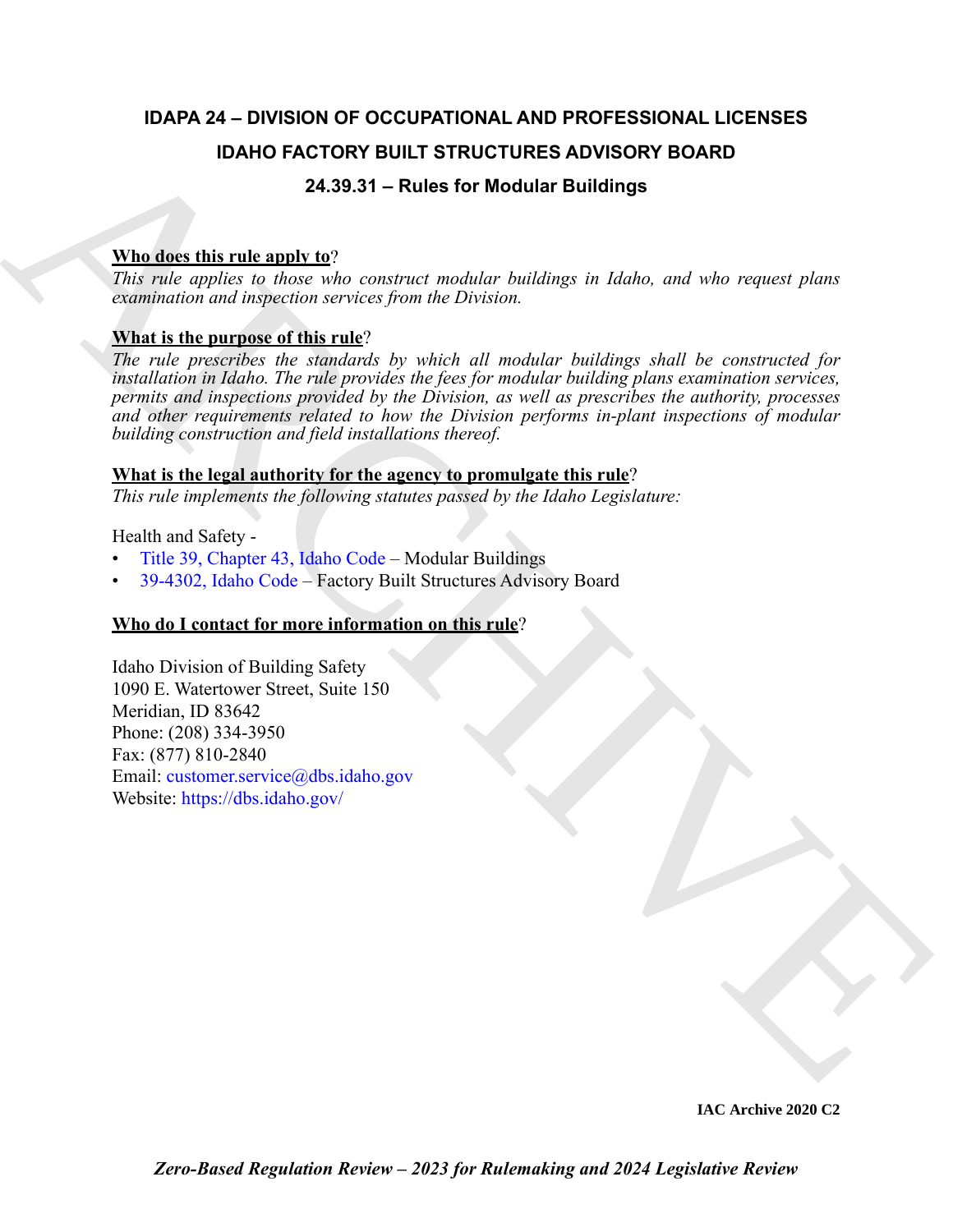# **Table of Contents**

# 24.39.31 - Rules for Modular Buildings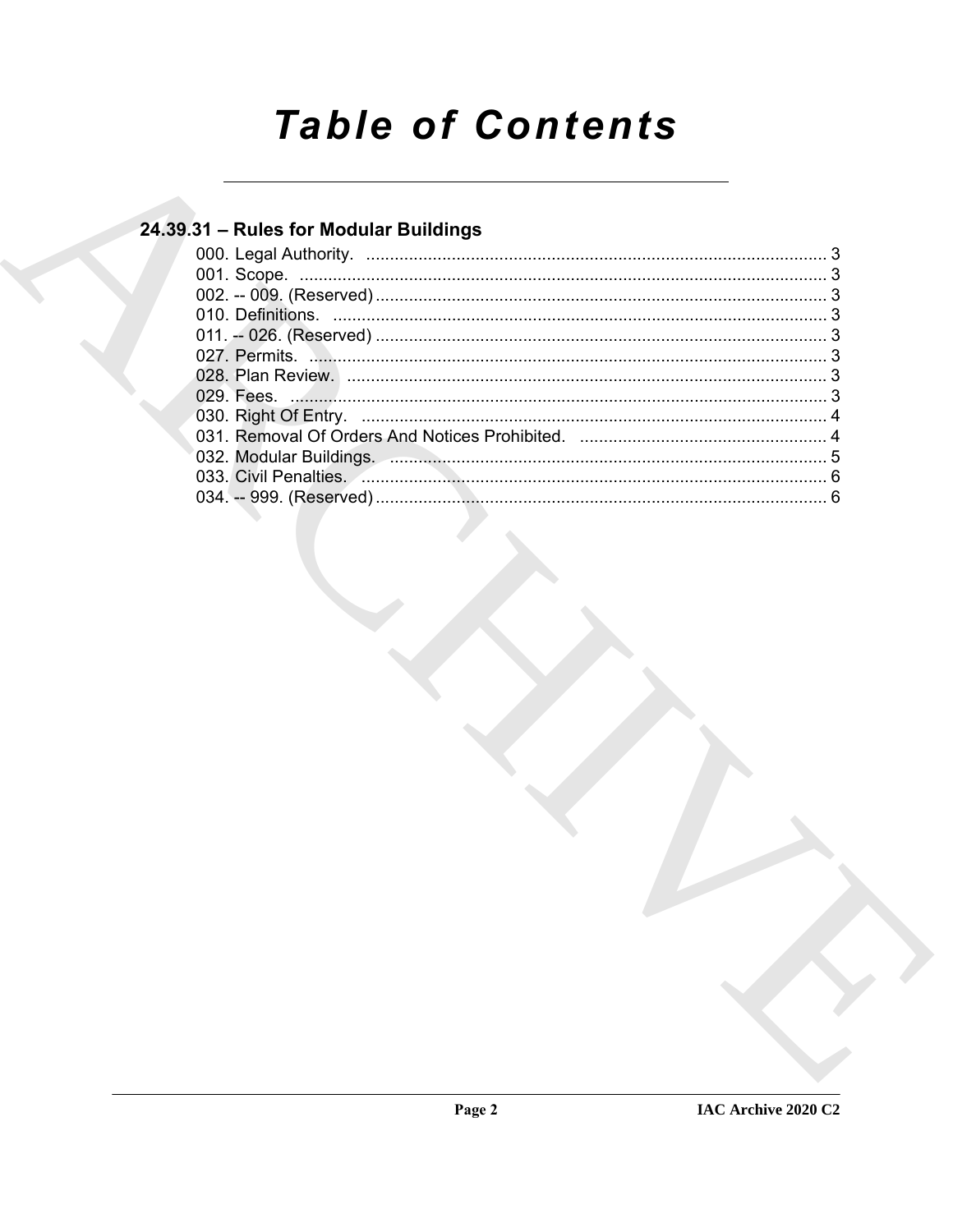#### **24.39.31 – RULES FOR MODULAR BUILDINGS**

#### <span id="page-2-14"></span><span id="page-2-1"></span><span id="page-2-0"></span>**000. LEGAL AUTHORITY.**

The rules are promulgated pursuant to Section 39-4302, Idaho Code. (7-1-21)T

#### <span id="page-2-22"></span><span id="page-2-2"></span>**001. SCOPE.**

#### <span id="page-2-3"></span>**002. -- 009. (RESERVED)**

#### <span id="page-2-10"></span><span id="page-2-9"></span><span id="page-2-4"></span>**010. DEFINITIONS.**

#### <span id="page-2-11"></span><span id="page-2-5"></span>**011. -- 026. (RESERVED)**

#### <span id="page-2-15"></span><span id="page-2-6"></span>**027. PERMITS.**

#### <span id="page-2-20"></span><span id="page-2-19"></span><span id="page-2-18"></span><span id="page-2-16"></span><span id="page-2-7"></span>**028. PLAN REVIEW.**

#### <span id="page-2-21"></span><span id="page-2-17"></span><span id="page-2-13"></span><span id="page-2-12"></span><span id="page-2-8"></span>**029. FEES.**

| The rules are promulgated pursuant to Section 39-4302, Idaho Code.                                                                                                                                                                                                                                                                                                                                                                 | $(7-1-21)T$ |
|------------------------------------------------------------------------------------------------------------------------------------------------------------------------------------------------------------------------------------------------------------------------------------------------------------------------------------------------------------------------------------------------------------------------------------|-------------|
| 001.<br><b>SCOPE.</b><br>These rules prescribe the criteria for enforcement and administration of the Idaho Modular Buildings Act by the<br>Factory Built Structures Advisory Board and the Division of Occupational and Professional Licenses.                                                                                                                                                                                    | $(7-1-21)T$ |
| 002. -- 009. (RESERVED)                                                                                                                                                                                                                                                                                                                                                                                                            |             |
| <b>DEFINITIONS.</b><br>010.<br>The terms defined in this section have the following meaning, unless the context clearly indicates another meaning.                                                                                                                                                                                                                                                                                 | $(7-1-21)T$ |
| 01.<br><b>Commercial Coach</b> . Permanent running gear includes springs, spring hangers, axles, bearings,<br>wheels, brakes, rims and tires and their related hardware.                                                                                                                                                                                                                                                           | $(7-1-21)T$ |
| 02.<br>Insignia. A label or tag issued by the Division to indicate compliance with the codes, standards,<br>rules, and regulations established for Modular Buildings and Commercial Coaches.                                                                                                                                                                                                                                       | $(7-1-21)T$ |
| 011. -- 026. (RESERVED)                                                                                                                                                                                                                                                                                                                                                                                                            |             |
| 027.<br>PERMITS.<br>Building permits must be obtained from the Division prior to the construction of structures governed by Title 39,<br>Chapter 43, Idaho Code, or Board rules.                                                                                                                                                                                                                                                   | $(7-1-21)T$ |
| 028.<br>PLAN REVIEW.                                                                                                                                                                                                                                                                                                                                                                                                               |             |
| Jurisdiction. The Division has exclusive jurisdiction and authority to conduct plan reviews of the<br>01.<br>in-plant construction of Modular Buildings.                                                                                                                                                                                                                                                                           | $(7-1-21)T$ |
| Distribution of Approved Copies. An approved copy of the plan submittal shall be retained at the<br>02.<br>manufacturer.                                                                                                                                                                                                                                                                                                           | $(7-1-21)T$ |
| Proprietary Information. All material submitted by the manufacturer in the form of design plans,<br>03.<br>engineering data, test results, and other design information relating to their application will be considered proprietary<br>information and will not be released for public scrutiny except when so ordered by a court of competent jurisdiction.                                                                      | $(7-1-21)T$ |
| Revisions to Approved Modular Building Plans. Where the manufacturer proposes to revise<br>04.<br>previously approved designs, or Division adopted rules or codes are amended to necessitate such a change, the<br>manufacturer must submit revised plans for examination and approval.                                                                                                                                            | $(7-1-21)T$ |
| Application Provisions. The provisions of this section apply only to plans for work that will be<br>05.<br>accomplished at the place of manufacture.                                                                                                                                                                                                                                                                               | $(7-1-21)T$ |
| 029.<br>FEES.<br>The following fees apply to the functions cited:                                                                                                                                                                                                                                                                                                                                                                  | $(7-1-21)T$ |
| Modular Building Permit Fees. Other than as herein specified in this section, the permit fee<br>01.<br>schedule for Modular Buildings is as provided herein in Table 1-A plus ninety dollars (\$90) and two and one-half<br>percent (2.5%) of the plumbing, electrical, and HVAC installation costs. The determination of value or valuation is<br>based on the total value of all construction work for which a permit is issued. |             |
| <b>TABLE 1-A - MODULAR BUILDING PERMIT FEES</b>                                                                                                                                                                                                                                                                                                                                                                                    |             |
| <b>TOTAL VALUATION</b><br><b>FEE</b>                                                                                                                                                                                                                                                                                                                                                                                               |             |
| \$1 to \$500<br>\$23.50<br>$\equiv$                                                                                                                                                                                                                                                                                                                                                                                                |             |
| \$23.50 for the first \$500 plus \$3.05 for each additional<br>\$501 to \$2,000<br>$=$<br>\$100, or fraction thereof, to and including \$2,000                                                                                                                                                                                                                                                                                     |             |
|                                                                                                                                                                                                                                                                                                                                                                                                                                    |             |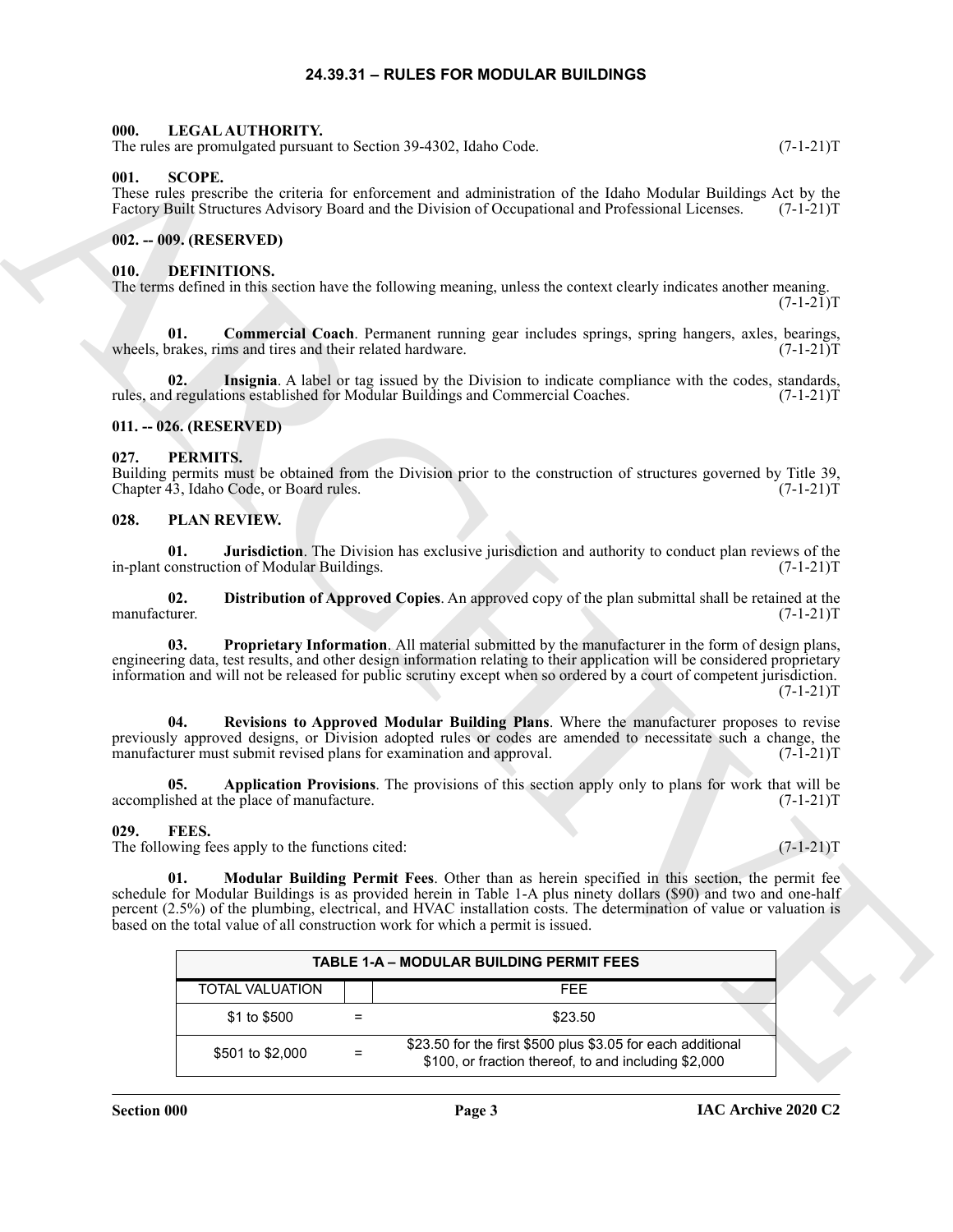#### *IDAHO ADMINISTRATIVE CODE IDAPA 24.39.31 DOPL – Factory Built Structures Advisory Board Rules for Modular Buildings*

|                                                                                                                                 | TABLE 1-A - MODULAR BUILDING PERMIT FEES                                                                                                                                                                                                                                                                                                                                                                                                                                                                                                                                                                                                                                                                                                                                                                                                                                                                                                                                      |                            |  |
|---------------------------------------------------------------------------------------------------------------------------------|-------------------------------------------------------------------------------------------------------------------------------------------------------------------------------------------------------------------------------------------------------------------------------------------------------------------------------------------------------------------------------------------------------------------------------------------------------------------------------------------------------------------------------------------------------------------------------------------------------------------------------------------------------------------------------------------------------------------------------------------------------------------------------------------------------------------------------------------------------------------------------------------------------------------------------------------------------------------------------|----------------------------|--|
| \$2,001 to \$25,000                                                                                                             | \$69.25 for the first \$2,000 plus \$14 for each additional<br>$=$<br>\$1,000, or fraction thereof, to and including \$25,000                                                                                                                                                                                                                                                                                                                                                                                                                                                                                                                                                                                                                                                                                                                                                                                                                                                 |                            |  |
| \$25,001 to \$50,000                                                                                                            | \$391.75 for the first \$25,000 plus \$10.10 for each additional<br>$\equiv$<br>\$1,000, or fraction thereof, to and including \$50,000                                                                                                                                                                                                                                                                                                                                                                                                                                                                                                                                                                                                                                                                                                                                                                                                                                       |                            |  |
| \$50,001 to \$100,000                                                                                                           | \$643.75 for the first \$50,000 plus \$7 for each additional<br>$=$<br>\$1,000, or fraction thereof, to and including \$100,000                                                                                                                                                                                                                                                                                                                                                                                                                                                                                                                                                                                                                                                                                                                                                                                                                                               |                            |  |
| \$100,001 to \$500,000                                                                                                          | \$993.75 for the first \$100,000 plus \$5.60 for each additional<br>$=$<br>\$1,000, or fraction thereof, to and including \$500,000                                                                                                                                                                                                                                                                                                                                                                                                                                                                                                                                                                                                                                                                                                                                                                                                                                           |                            |  |
| \$500,001 to \$1,000,000                                                                                                        | \$3,233.75 for the first \$500,000 plus \$4.75 for each additional<br>$\equiv$<br>\$1,000, or fraction thereof, to and including \$1,000,000                                                                                                                                                                                                                                                                                                                                                                                                                                                                                                                                                                                                                                                                                                                                                                                                                                  |                            |  |
| \$1,000,001 and up                                                                                                              | \$5,608.75 for the first \$1,000,000 plus \$3.65 for<br>each additional \$1,000, or fraction thereof                                                                                                                                                                                                                                                                                                                                                                                                                                                                                                                                                                                                                                                                                                                                                                                                                                                                          |                            |  |
|                                                                                                                                 |                                                                                                                                                                                                                                                                                                                                                                                                                                                                                                                                                                                                                                                                                                                                                                                                                                                                                                                                                                               | $(7-1-21)T$                |  |
| 02.<br><b>Other Inspections and Fees.</b>                                                                                       |                                                                                                                                                                                                                                                                                                                                                                                                                                                                                                                                                                                                                                                                                                                                                                                                                                                                                                                                                                               | $(7-1-21)T$                |  |
| a.                                                                                                                              | Re-inspection fees: sixty-five dollars (\$65) per hour.                                                                                                                                                                                                                                                                                                                                                                                                                                                                                                                                                                                                                                                                                                                                                                                                                                                                                                                       | $(7-1-21)T$                |  |
| b.                                                                                                                              | Inspections for which no fee is specifically indicated: sixty-five dollars (\$65) per hour.                                                                                                                                                                                                                                                                                                                                                                                                                                                                                                                                                                                                                                                                                                                                                                                                                                                                                   | $(7-1-21)T$                |  |
| c.<br>$(\$65)$ per hour.                                                                                                        | Additional plan review required by changes, additions, or revisions to plans: sixty-five dollars                                                                                                                                                                                                                                                                                                                                                                                                                                                                                                                                                                                                                                                                                                                                                                                                                                                                              | $(7-1-21)T$                |  |
| d.                                                                                                                              | For use of outside consultants for plan checking and inspections or both: actual costs.                                                                                                                                                                                                                                                                                                                                                                                                                                                                                                                                                                                                                                                                                                                                                                                                                                                                                       | $(7-1-21)T$                |  |
| 03.<br>rules nor from any penalty prescribed by law.<br>04.<br>(65%) of the permit fee calculated in accordance with Table 1-A. | Investigation Fee. Whenever any work for which a permit is required by these rules has been<br>commenced without first obtaining said permit, a special investigation must be made before a permit may be issued<br>for such work. An investigation fee, in addition to the permit fee, must be collected whether or not a permit is then or<br>subsequently issued. The investigation fee is equal to the amount of the permit fee required by these rules. The<br>payment of such investigation fee does not exempt any person from compliance with all other provisions of these<br>Plan Review. The Modular Building fee includes an additional amount equal to sixty-five percent                                                                                                                                                                                                                                                                                        | $(7-1-21)T$<br>$(7-1-21)T$ |  |
| 05.                                                                                                                             | Refund of Plan Review Fees. There is no refund of plan review fees.                                                                                                                                                                                                                                                                                                                                                                                                                                                                                                                                                                                                                                                                                                                                                                                                                                                                                                           | $(7-1-21)T$                |  |
| 030.<br><b>RIGHT OF ENTRY.</b><br>provided by law to secure entry.                                                              | Whenever necessary to make an inspection to enforce any of the provisions of Title 39, Chapter 43, Idaho Code, or<br>whenever the Administrator or his authorized representative has reasonable cause to believe that there exists in any<br>building or upon any premises, any condition that makes such building or premises unsafe, the Administrator or his<br>authorized representative may enter such building or premises at all reasonable times to inspect the same or to<br>perform any duty imposed upon the Division by Title 39, Chapter 43, Idaho Code; provided that if such building or<br>premises is occupied, he must first present proper credentials and demand entry; and if such building or premises be<br>unoccupied, he must first make a reasonable effort to locate the owner or other persons having charge or control of<br>the building or premises and demand entry. If such entry is refused, the Administrator has recourse to every remedy | $(7-1-21)T$                |  |
|                                                                                                                                 | REMOVAL OF ORDERS AND NOTICES PROHIBITED.                                                                                                                                                                                                                                                                                                                                                                                                                                                                                                                                                                                                                                                                                                                                                                                                                                                                                                                                     |                            |  |

#### <span id="page-3-3"></span><span id="page-3-2"></span>**02.** Other Inspections and Fees. (7-1-21)T

#### <span id="page-3-7"></span><span id="page-3-5"></span><span id="page-3-4"></span><span id="page-3-0"></span>**030. RIGHT OF ENTRY.**

#### <span id="page-3-6"></span><span id="page-3-1"></span>**031. REMOVAL OF ORDERS AND NOTICES PROHIBITED.**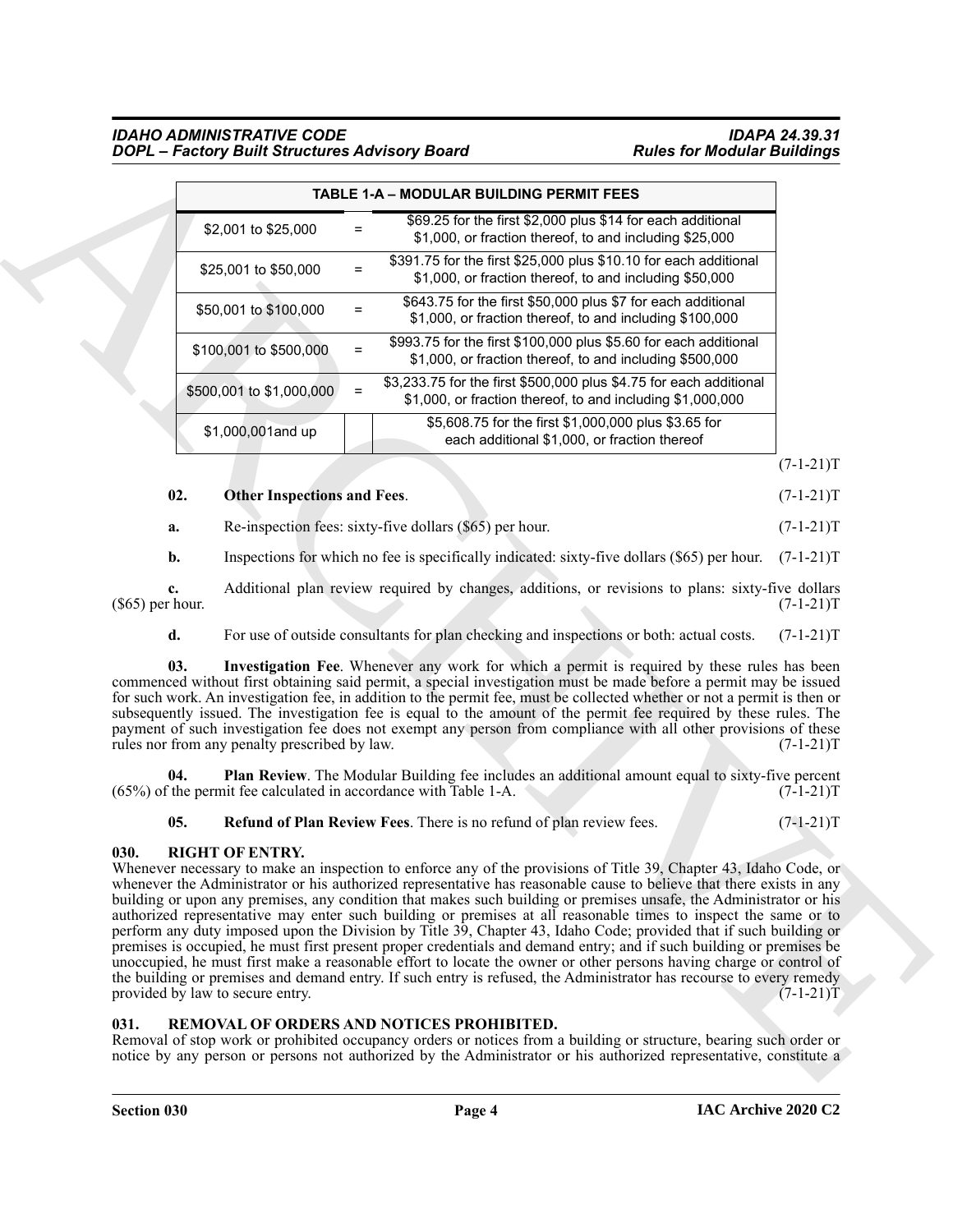violation under the provisions of Section 39-4306, Idaho Code, and falls under the provisions of Section 18-317, Idaho Code. (7-1-21)T

#### <span id="page-4-1"></span><span id="page-4-0"></span>**032. MODULAR BUILDINGS.**

<span id="page-4-2"></span>**01. Enforcement and Administration**. Any officer, agent, or employee of the Division is authorized to enter any premises during any normal or operational hours where Modular Buildings are manufactured for the purpose of examining any records pertaining to quality control and may inspect any such units, equipment, or installations to insure compliance with the provisions of these rules and codes enumerated in Title 39, Chapter 43, Idaho Code. Every manufacturer of Modular Buildings must obtain prior approval and an Insignia for each Modular Building unit to be installed in the state of Idaho.

#### <span id="page-4-4"></span>**02. Inspections**. (7-1-21)T

**a.** Inspections at Manufacturing Plants. The Division conducts inspections at the manufacturing plant to determine compliance with the provisions of these rules and with codes adopted by Title 39, Chapter 41, Idaho<br>Code, and Title 54, Chapters 10, 26, and 50, Idaho Code. (7-1-21) Code, and Title  $5\dot{4}$ , Chapters 10, 26, and 50, Idaho Code.

**b.** Field Inspections. All existing Modular Buildings to be installed in the state of Idaho not bearing the Division's Insignia may not be used or occupied until required Idaho Insignia has been issued by the Division and properly affixed in accordance with these rules. Applicants for Insignia must obtain permits, plan approvals, and inspections as required by these rules. inspections as required by these rules.

Follows the pression of School Section 2008<br>
The formula of Models for Models of Models in the state of Models of Models in the state of Models of Models in the state of Models of Models in the state of Models in the stat **c.** Qualifications of Inspectors. All inspectors performing inspections of modular buildings must be properly certified for the type of inspection being conducted. The Factory Built Structures Board recognizes certifications granted through the National Certification Program Construction Code Inspector program (NCPCCI), the National Inspection Testing Certification program (NITC), the International Association of Electrical Inspectors (IAEI), and the International Code Council (ICC). Certifications must be current and of the proper classification for the structure or subsystem being inspected. (7-1-21)T

**03. Installation Inspection**. In order to complete the installation of an Idaho approved Modular Building, approval and inspection of the installation by the enforcement agency having jurisdiction over the site location is required. (7-1-21) location is required.

#### <span id="page-4-6"></span><span id="page-4-5"></span>**04. Local Enforcement Agencies**. (7-1-21)T

**a.** Rights of Local Enforcement Agency. A local enforcement agency has the right to require a complete set of plans and specifications approved by the Division for each Modular Building to be installed within its jurisdiction, to require that all permits be obtained before delivery of any unit to a Building Site. After leaving the manufacturing facility, future alterations or conversions of Division approved Modular Buildings must be field<br>inspected by the local unit of government having jurisdiction. (7-1-21) inspected by the local unit of government having jurisdiction.

**b.** Limitations of Rights of Local Enforcement Agency. A local enforcement agency does not have the right to: open for inspection any Modular Building or component bearing an Insignia to determine compliance with any codes or ordinances; require by ordinance or otherwise that Modular Buildings meet any requirements not equally applicable to on-site construction; or to charge permit or plan review fees for any portion of the structure prefabricated or assembled at a place other than the Building Site. (7-1-21)T

#### <span id="page-4-3"></span>**05. Insignia**. (7-1-21)T

**a.** Required Insignia. Each Modular Building section must bear a Division Insignia prior to leaving the manufacturing facility. Assigned Insignia are not transferable and are void when not affixed as assigned. Insignia remain the property of the Division. Assigned Insignia affixed in the field must be under the direction of the Division's authorized agent. (7-1-21)T

**b.** Serial Number. Each Modular Building must bear a legible identifying serial number. Each section of a multiple Modular Building must have the same identifying serial number followed by a numerical sequence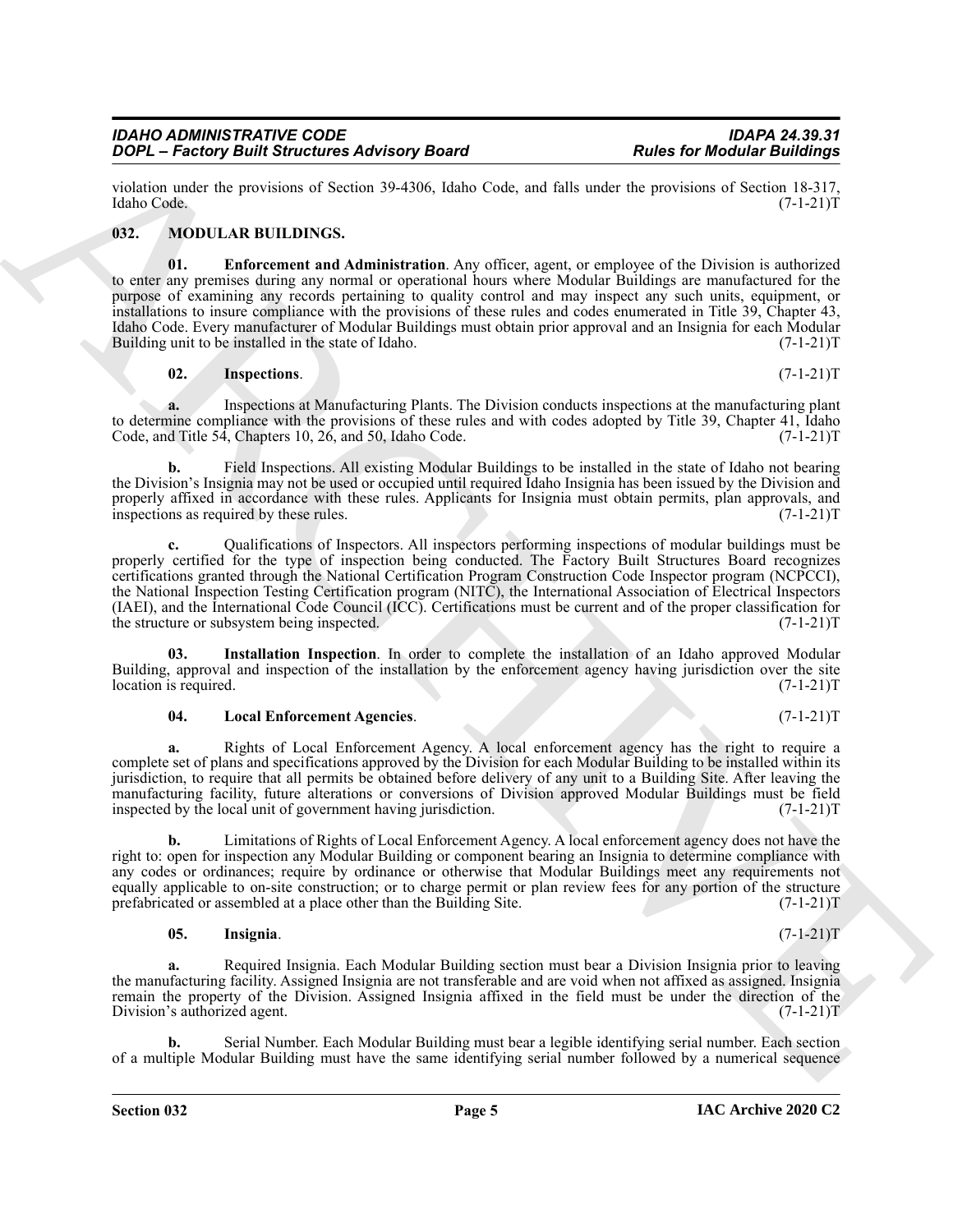#### *IDAHO ADMINISTRATIVE CODE IDAPA 24.39.31 DOPL – Factory Built Structures Advisory Board*

<span id="page-5-7"></span>identifier or a letter suffix, or both. (7-1-21)T

**EXECUTE CONTRACT CONTRACT CONTRACT ACCESS AND CONTRACT CONTRACT CONTRACT CONTRACT CONTRACT CONTRACT CONTRACT CONTRACT CONTRACT CONTRACT CONTRACT CONTRACT CONTRACT CONTRACT CONTRACT CONTRACT CONTRACT CONTRACT CONTRACT CON 06. Reciprocal Agreements**. The provisions for Insignia of compliance as specified in a written and signed reciprocal agreement between the Division and any other state takes precedence over the provisions of these rules. Where there is evidence that the in-plant inspection controls in out-of-state plants within states having reciprocal agreements with the state of Idaho are not being maintained for units to be placed in Idaho, the Division reserves the right to make out-of-state inspections, and fees for such inspection as set forth in these rules must be paid by the manufacturer.  $(7-1-21)T$ 

#### <span id="page-5-2"></span><span id="page-5-0"></span>**033. CIVIL PENALTIES.**

The following acts subject the violator to penalties of not more than two hundred dollars (\$200) for the first offense and not more than one thousand dollars (\$1,000) for each offense thereafter based on the following schedule.

 $(7-1-21)T$ 

<span id="page-5-3"></span>**01. Installation**. Any person who transports a modular building to or installs a modular building on a building site in this state without first receiving approval and securing to the structure insignia evidencing such approval from the Division. (7-1-21)T approval from the Division.

<span id="page-5-5"></span>**Modification.** Any person who in any way modifies or alters a modular building prior to its initial occupancy which has previously been approved by the Division without first having received approval to do so from<br>(7-1-21)T the Division.  $(7-1-21)T$ 

<span id="page-5-6"></span>**03.** Removal of Orders. Any person who removes a stop work or prohibited occupancy order or notice uilding or structure bearing such order or notice.  $(7-1-21)$ from a building or structure bearing such order or notice.

<span id="page-5-4"></span>**04. Lawful Orders**. Any person who fails, neglects, or refuses to obey any lawful order issued by the Administrator or his representative, or who refuses to perform any duty lawfully enjoined upon him by the Administrator or his representative. Administrator or his representative.

#### <span id="page-5-1"></span>**034. -- 999. (RESERVED)**